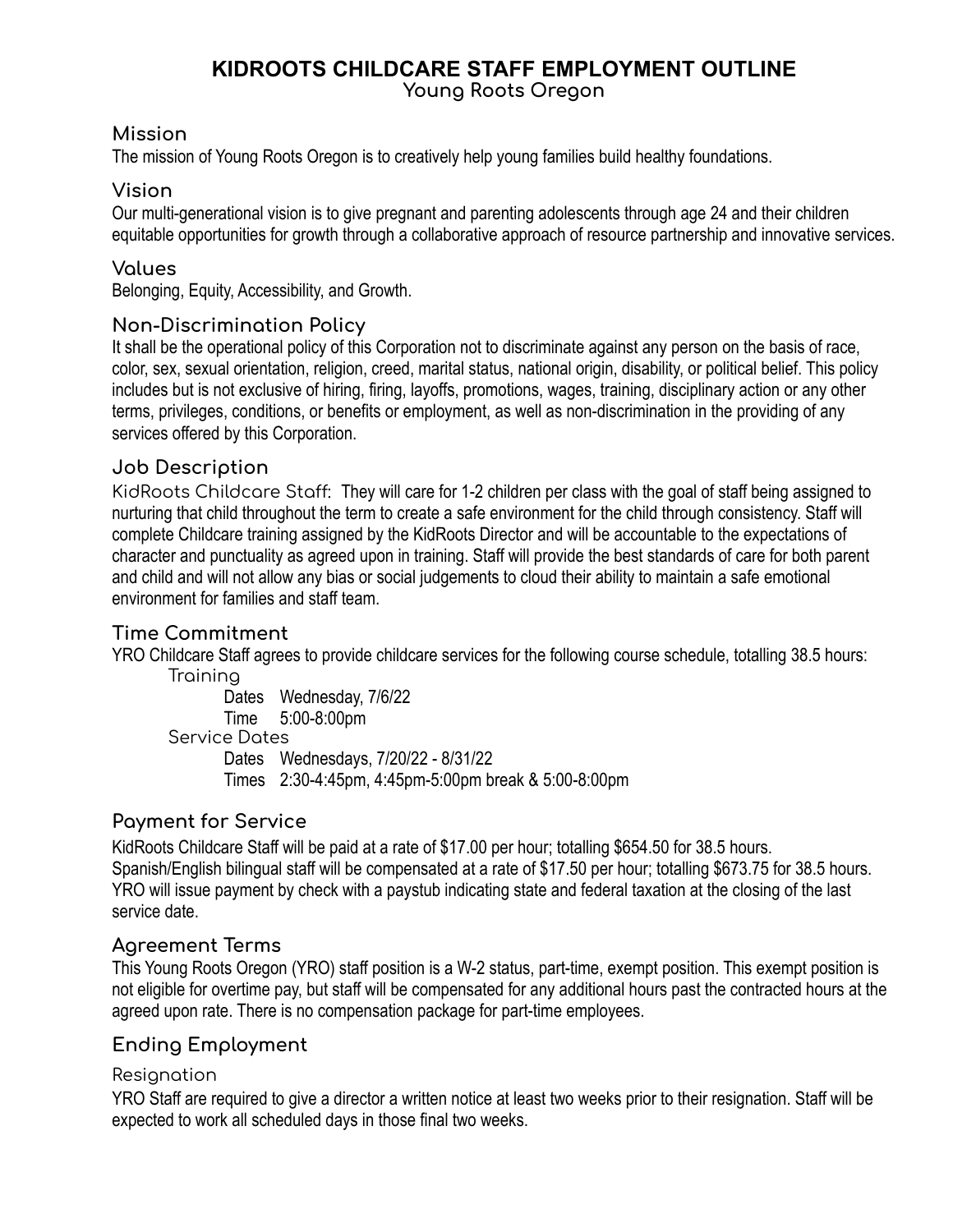# **Termination**

YRO supervising director will take appropriate measures to reconcile with an employee not compliant with our policies and procedures. Afterwich, the supervising director may choose to terminate employment. Termination can be with or without notice, at the discretion of the supervising director.

# Staff Disciplinary Procedure

The goal of the directors is to create a supportive environment for staff. When negative incidents occur, the focus is to correct the behavior and foster a positive working environment where we help, support and grow together.

Following any negative incident, staff may receive a verbal intervention from the director. Verbal interventions are documented and kept in the staff member's file. Staff will be given two opportunities to remedy their negative behavior. Upon the third occurrence, the staff member will be considered negligent of their staff position and will be immediately terminated.

# **Health and Safety Standard**

COVID-19 Pandemic Standards will follow the Oregon Health Authority (OHA) *Child Care Provider COVID-19 Requirements and Recommendations*.

YRO must follow Oregon's School-based Programs Vaccine Rule, which states that all staff and volunteers must provide the program proof of vaccination showing full vaccination or documentation of a medical or religious exception.

All School-based Programs must have documentation that all staff and volunteers are in compliance with the vaccination requirement or an applicable exception. If staff have not given verification of vaccination/exception by or on their day of training, YRO will assume termination of employment due to staff not complying with YRO policies and procedures and the Employment Agreement will be void.

# **Sick Policy**

KidRoots Childcare Staff will contact the director immediately if they have been exposed to or are experiencing any symptoms of COVID-19. Staff will contact the director immediately if they have a temperature of 100 degrees F or higher. If the staff is unable to provide childcare services for any reason, they will not be paid for dates absent.

# **Confidentiality**

Respecting the privacy of our clients, donors, members, staff, volunteers and of Young Roots Oregon (YRO) itself is a basic value of YRO. Personal and financial information is confidential and should not be disclosed or discussed with anyone without permission or authorization from the YRO Executive Director. Care shall also be taken to ensure that unauthorized individuals do not overhear any discussion of confidential information and that documents containing confidential information are not left in the open or inadvertently shared. Employees, volunteers and board members of YRO may be exposed to information which is confidential and/or privileged and proprietary in nature. It is the policy of YRO that such information must be kept confidential both during and after employment or volunteer service. Staff and volunteers, including board members, are expected to return materials containing privileged or confidential information at the time of separation from employment or expiration of service. Unauthorized disclosure of confidential or privileged information is a serious violation of this policy and will subject the person(s) who made the unauthorized disclosure to appropriate discipline, including removal/dismissal.

# **Qualifications**

Applicants must be literate in English and be at least 18 years old.

Applicants must pass a background check.

Childcare and/or professional references required.

Learn more about Young Roots Oregon by visiting our website at [youngrootsoregon.org](https://youngrootsoregon.org/)

# To Apply

Contact the KidRoots Childcare Program Director, Catherine Weber by emailing [catherinew@youngrootsoregon.org](mailto:catherinew@youngrootsoregon.org) Catherine will contact you within 72 hours of your email.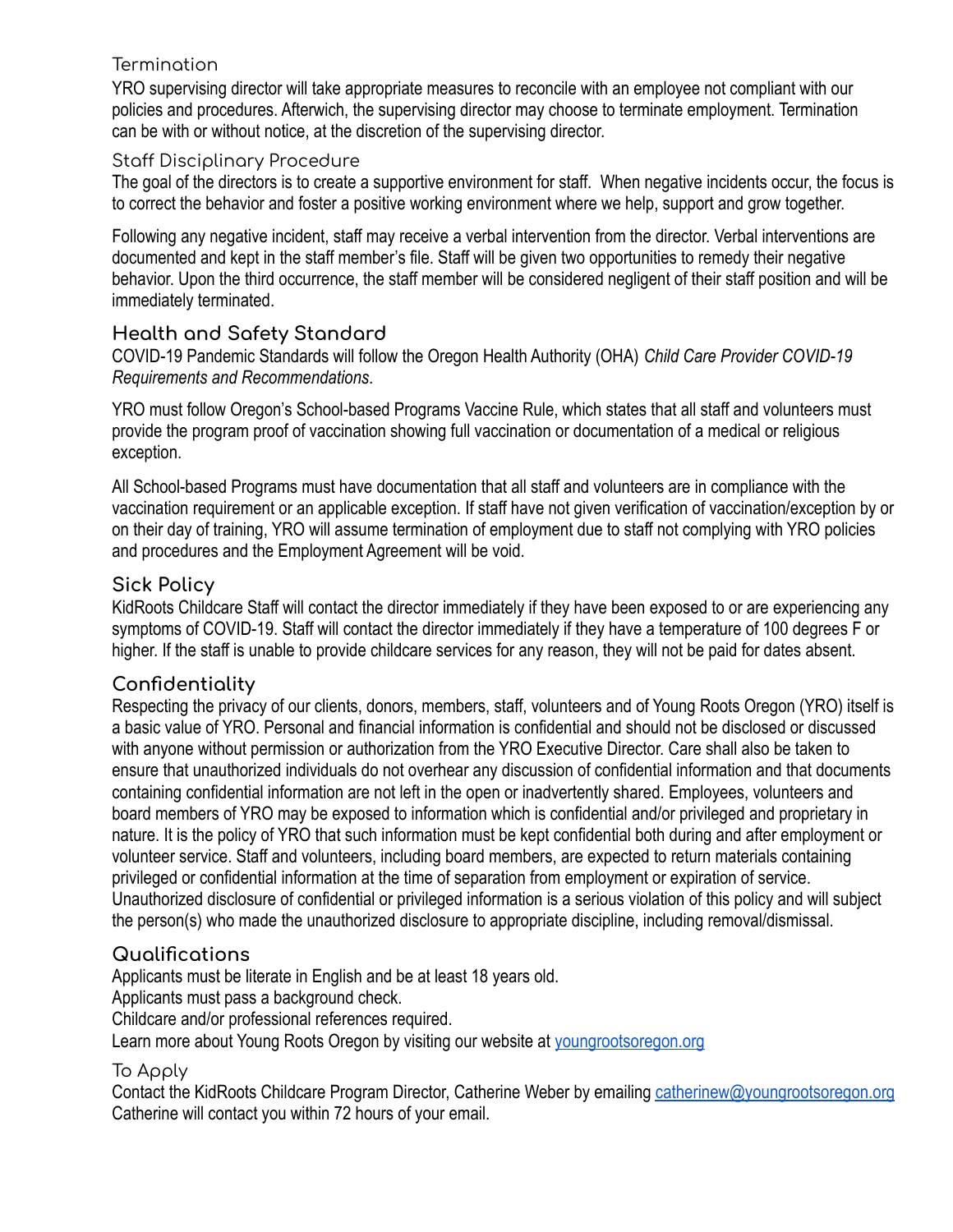# **ESQUEMA DE EMPLEO DEL PERSONAL DE CUIDADO INFANTIL DE KIDROOTS**

**Raíces Jóvenes Oregón - Young Roots Oregon**

#### **Mision**

La misión de Young Roots Oregon (YRO) es ayudar familias jóvenes construir fundaciones saludables.

#### **Vision**

Nuestra visión multigeneracional es para padres jóvenes hasta la edad de 24 años y sus hijos equitativamente oportunidades para crecer a través de un enfoque colaborativo de asociación de recursos y servicios innovadores.

### **Valores**

Pertenencia, Equidad, Accesibilidad y Crecimiento

#### **Politica De No Discriminacion**

Será política operativa de esta Corporación no discriminar a ninguna persona por motivos de raza, color, sexo, orientación sexual, religión, credo, estado civil, origen nacional, discapacidad o creencia política. Esta política incluye pero no es exclusivo de contratación, despido, despidos, promociones, salarios, capacitación, acción disciplinaria o cualquier otra términos, privilegios, condiciones o beneficios o empleo, así como la no discriminación en la provisión de cualquier servicios que ofrece esta corporación.

# **Descripción De Puesto**

Personal de cuidado infantil de KidRoots: Cuidarán de 1 a 2 niños por clase con el objetivo de que el personal sea asignado para cuidar a ese niño durante todo el período para crear un ambiente seguro para el niño a través de la consistencia. El personal completará la capacitación de cuidado infantil asignada por el director de KidRoots y será responsable de las expectativas de carácter y puntualidad según lo acordado en la capacitación. El personal proporcionará los mejores estándares de atención tanto para los padres como para el niño y no permitirá que ningún sesgo o juicio social nuble su capacidad para mantener un entorno emocional seguro para las familias y el equipo de personal.

# **Compromiso De Tiempo**

El personal de cuidado Infantil de YRO se compromete a proporcionar servicios de cuidado de niños para el siguiente programa de cursos con un total de 36 horas:

#### **Entrenamiento**

Fecha Miércoles 7/6/22 Horario 5:00-8:00pm **Fechas De Servicio** Fecha Miércoles, 7/20/22-8/31/22 Horario 2:30-4:40pm : 4:45pm-5:00pm break & 5:00-8:00pm

#### **Pago Por Servicio**

Al personal de KidRoots Childcare se le pagará \$17.00 por hora totalizando \$654.50 por 38.5 horas. El personal bilingüe español/inglés será compensado a razón de \$17.50 por hora; totalizando \$673.75 por 38.5 horas.

YRO emitirá el pago mediante cheque con talón de pago que indique los impuestos estatales y federales al cierre de la última fecha de servicio

# **Términos De Acuerdo**

Este puesto de personal de Young Roots Oregon (YRO) es un puesto exento de tiempo parcial que no excederá las horas contratadas; la posición exenta no es elegible para el pago de horas extras. No hay paquete de compensación para empleados por tiempo parcial.

# **Finalización De Empleo**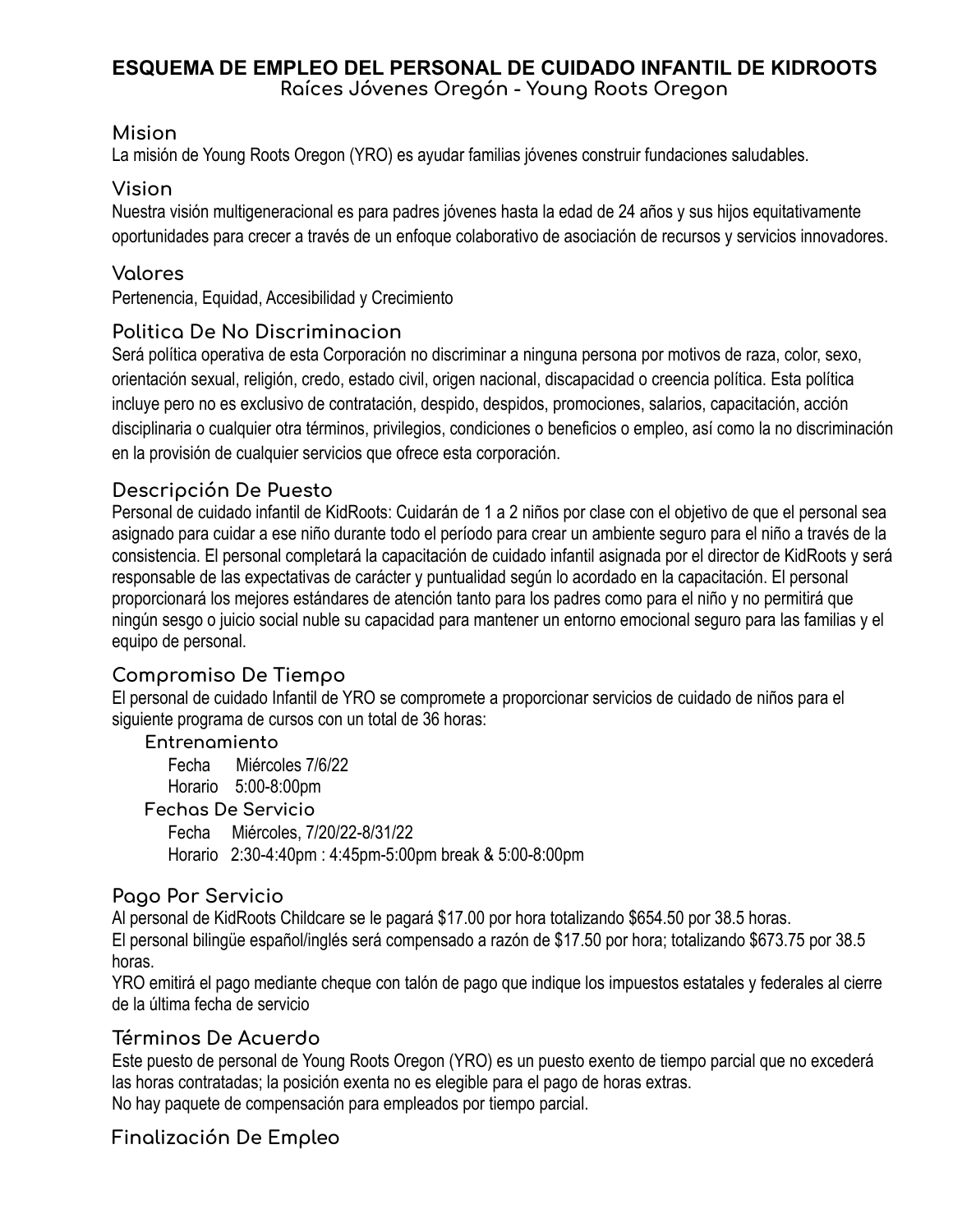#### Resianacion

El personal de YRO debe notificar por escrito al director al menos dos semanas antes de su renuncia. Se espera que el personal trabaje todos los días programados en esas últimas dos semanas.

#### **Terminacion**

El director supervisor de YRO tomará las medidas apropiadas para reconciliarse con un empleado que no cumpla con nuestras políticas y procedimientos. Posteriormente, el director supervisor puede optar por terminar el empleo. La terminación puede ser con o sin notificación, a discreción del director supervisor.

#### Procedimiento Disciplinario Del Personal

El objetivo de los directores es crear un entorno de apoyo para el personal. Cuando ocurren incidentes negativos, el enfoque es corregir el comportamiento y fomentar un ambiente de trabajo positivo donde ayudamos, apoyamos y crecemos juntos.

Después de cualquier incidente negativo, el personal puede recibir una intervención verbal del director. Las intervenciones verbales se documentan y se guardan en el archivo del miembro del personal. El personal tendrá dos oportunidades para remediar su comportamiento negativo. En la tercera ocurrencia, el miembro del personal será considerado negligente de su posición de personal y será despedido inmediatamente.

#### **Normas De Salud Y Seguridad**

Los estándares de pandemia de COVID-19 seguirán los requisitos y recomendaciones de COVID-19 para proveedores de cuidado infantil de la Autoridad de Salud de Oregón (OHA).

YRO debe seguir la regla de vacunación de los programas escolares de Oregon, que establece que todo el personal y los voluntarios deben proporcionar al programa un comprobante de vacunación que muestre la vacuna completa o la documentación de una excepción médica o religiosa.

Todos los programas basados en la escuela deben tener documentación que demuestre que todo el personal y los voluntarios cumplen con el requisito de vacunación o una excepción aplicable. Si el personal no ha dado verificación de vacunación/excepción para el día de la capacitación ,YRO asumirá la terminación del empleo debido a que el personal no cumple con las políticas y procedimientos de YRO y el Acuerdo de Empleo quedará anulado.

# **Policía De Enfermedad**

El personal de cuidado infantil de YRO se comunicará con el director de cuidado infantil de inmediato si han estado expuestos o experimentan algún síntoma de COVID-19. El personal se comunicará con el Director de cuidado infantil de inmediato si tiene una temperatura de 100 grados F o más. Si el personal no puede proporcionar servicios de cuidado de niños por algún motivo, no se les pagará por las fechas de ausencia

# **Confidencial**

Respetar la privacidad de nuestros clientes, donantes, miembros , personal, voluntarios y de Young Roots Oregon (YRO) es un valor básico de YRO. La información personal y financiera es confidencial y no debe divulgarse ni discutirse con nadie sin el permiso o autorización del Director Ejecutivo de YRO. También se debe tener cuidado para garantizar que las personas no autorizadas no escuche ninguna conversación confidencial y que los documentos que contengan información confidencial que los documentos cual contenga información no se dejen a la vista p se compartan sin darse cuenta. Los empleados, voluntarios y miembros de la junta de YRO pueden estar expuestos a información que es confidencial y/o privilegiada y de naturaleza privada. Es política de YRO que dicha información debe mantenerse confidencial tanto después del empleo o servicio voluntario. Se espera que el personal y los voluntarios , incluidos los miembros de la junta devuelvan los materiales que contengan información privilegiada o confidencial en el momento de la separación del empleo o el vencimiento del servicio. La divulgación no autorizada de información confidencial o privilegiada es una violacion grave de esta política y somete a la(s) persona(s) que hicieron la divulgación no autorizada a las medidas disciplinarias apropiadas, incluida la remoción/despedido.

#### Cualificaciones

Los solicitantes deben saber leer y escribir en inglés y tener al menos 18 años.